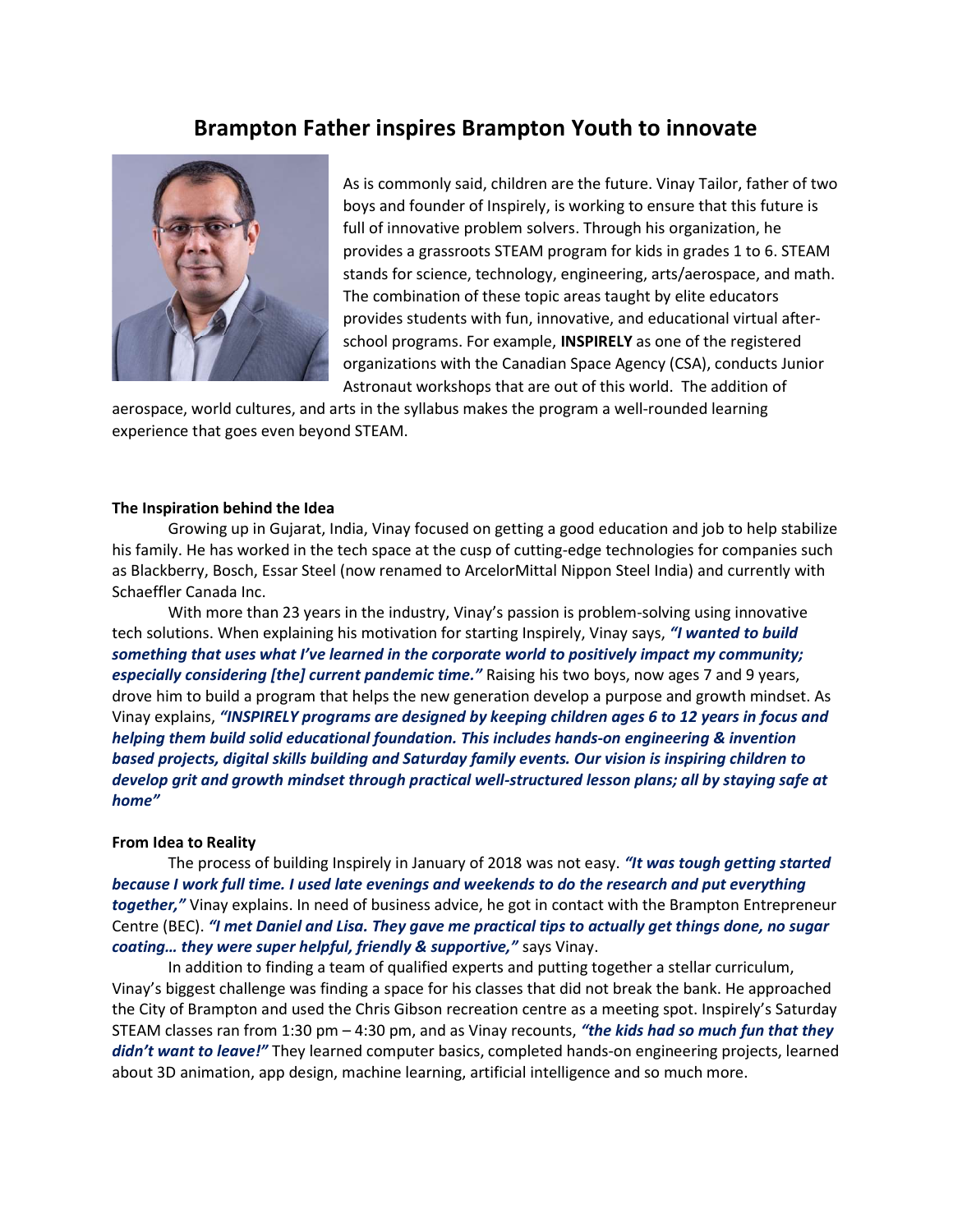

# Innovating through the Pandemic

COVID-19 and the inability for in-person gathering was a massive blow to Inspirely's operations. All their classes shutdown, but this did not mean a stop to innovative learning. Vinay has now managed to move everything online. As he explains, "on our website and in classes, we say that we're all about inspiring the children to be problem solvers … through this pandemic, I wanted to be an real example of a problem solver."

The online classes use a lot of engaging visuals that make connections to real-life examples. "One good thing about the situation is that because the classes are now online, I can expand my reach outside the region," Vinay explains. Using digital tools as a new meeting space helped Vinay turn around a situation that could have devastated Inspirely and the kids who enjoyed learning something new each week. His problem solving has cultivated a dynamic learning space for existing members of the Inspirely community and has also opened up opportunities for more people to join the fun.

 Vinay also took the time to participate in the Starter Company Plus program funded by the Province of Ontario and delivered by BEC. As he explains, "the programs were in the evenings, [which] perfectly allowed me to attend without interfering with my full time job. It also provided me with practical business advice and taught me how to prepare an effective business plan." Since completing Starter Company, he has gained traction with community organizations interested in his work. Inspirely is also now part of the Founder Institute, a pre-seed accelerator that helps businesses with funding and provides a supportive network of start-up experts.